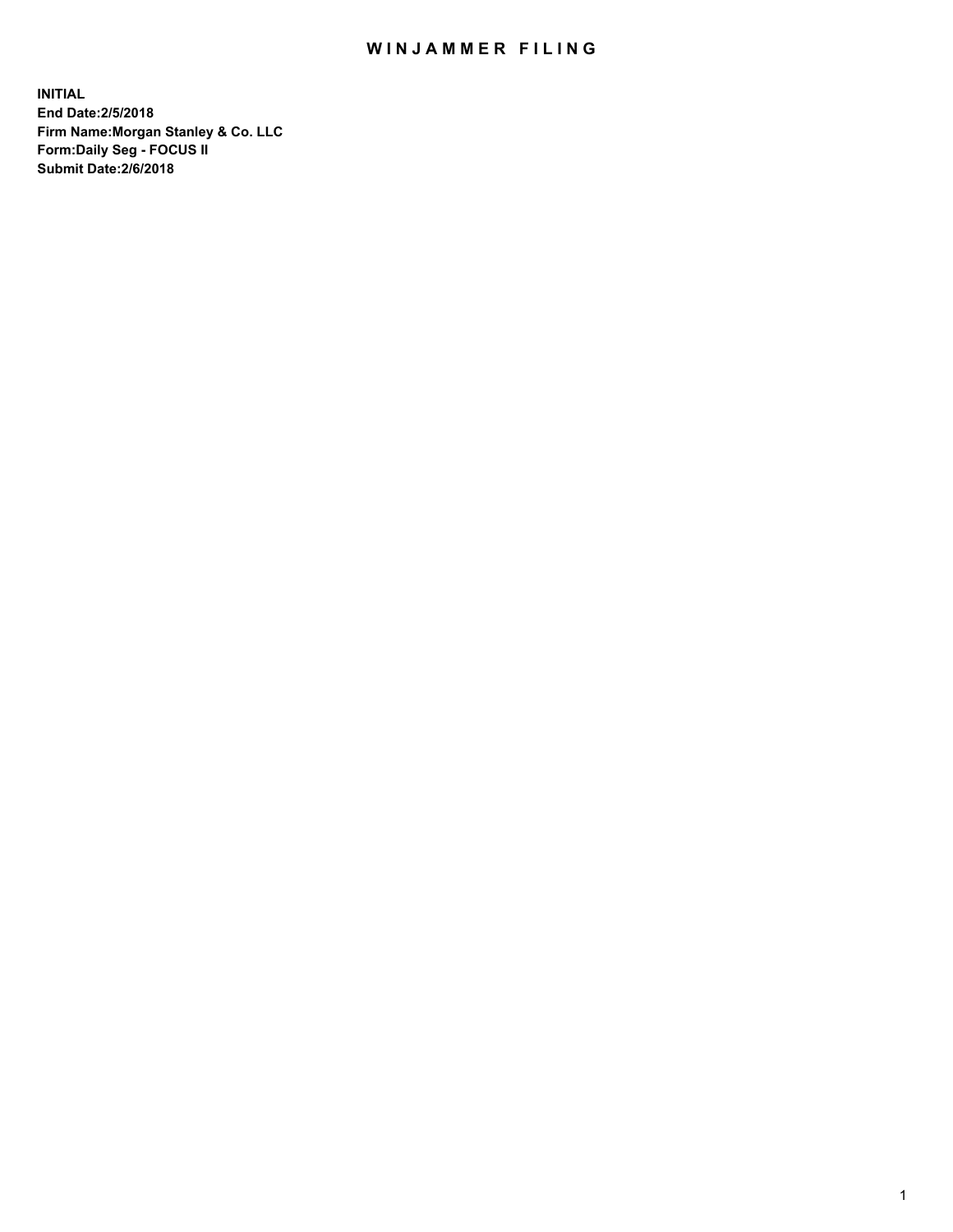## **INITIAL End Date:2/5/2018 Firm Name:Morgan Stanley & Co. LLC Form:Daily Seg - FOCUS II Submit Date:2/6/2018 Daily Segregation - Cover Page**

| Name of Company<br><b>Contact Name</b><br><b>Contact Phone Number</b><br><b>Contact Email Address</b>                                                                                                                                                                                                                          | Morgan Stanley & Co. LLC<br>Ikram Shah<br>212-276-0963<br>lkram.shah@morganstanley.com |
|--------------------------------------------------------------------------------------------------------------------------------------------------------------------------------------------------------------------------------------------------------------------------------------------------------------------------------|----------------------------------------------------------------------------------------|
| FCM's Customer Segregated Funds Residual Interest Target (choose one):<br>a. Minimum dollar amount: ; or<br>b. Minimum percentage of customer segregated funds required:%; or<br>c. Dollar amount range between: and; or<br>d. Percentage range of customer segregated funds required between: % and %.                        | 331,000,000<br><u>0</u><br>0 <sub>0</sub><br><u>00</u>                                 |
| FCM's Customer Secured Amount Funds Residual Interest Target (choose one):<br>a. Minimum dollar amount: ; or<br>b. Minimum percentage of customer secured funds required:%; or<br>c. Dollar amount range between: and; or<br>d. Percentage range of customer secured funds required between: % and %.                          | 140,000,000<br>0 <sub>0</sub><br>0 <sub>0</sub>                                        |
| FCM's Cleared Swaps Customer Collateral Residual Interest Target (choose one):<br>a. Minimum dollar amount: ; or<br>b. Minimum percentage of cleared swaps customer collateral required:% ; or<br>c. Dollar amount range between: and; or<br>d. Percentage range of cleared swaps customer collateral required between:% and%. | 92,000,000<br>0 <sub>0</sub><br>0 <sub>0</sub>                                         |

Attach supporting documents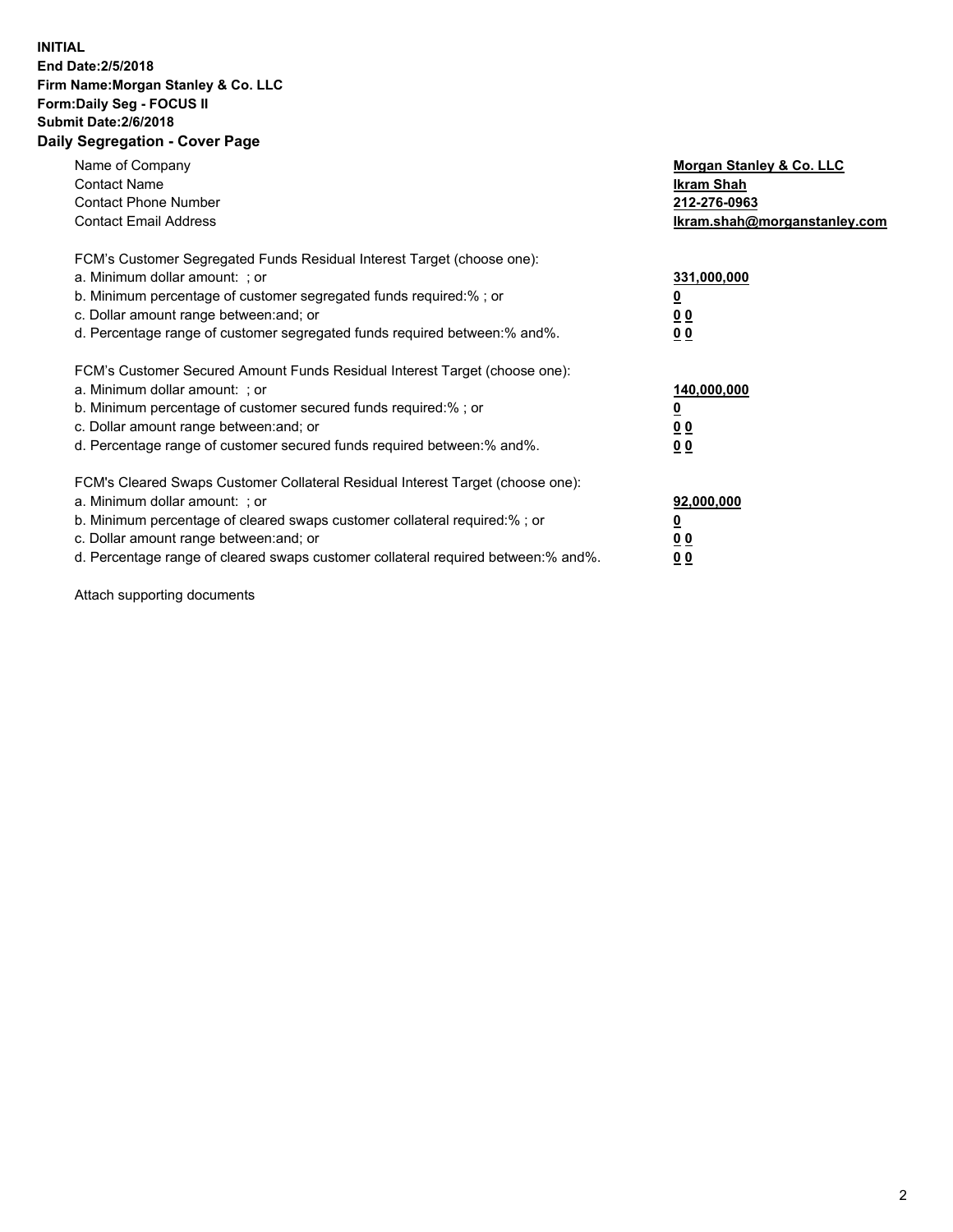## **INITIAL End Date:2/5/2018 Firm Name:Morgan Stanley & Co. LLC Form:Daily Seg - FOCUS II Submit Date:2/6/2018 Daily Segregation - Secured Amounts**

Foreign Futures and Foreign Options Secured Amounts Amount required to be set aside pursuant to law, rule or regulation of a foreign government or a rule of a self-regulatory organization authorized thereunder

- 1. Net ledger balance Foreign Futures and Foreign Option Trading All Customers A. Cash **3,128,583,587** [7315]
	- B. Securities (at market) **1,689,679,192** [7317]
- 2. Net unrealized profit (loss) in open futures contracts traded on a foreign board of trade **297,523,751** [7325]
- 3. Exchange traded options
	- a. Market value of open option contracts purchased on a foreign board of trade **22,678,441** [7335]
	- b. Market value of open contracts granted (sold) on a foreign board of trade **-24,981,623** [7337]
- 4. Net equity (deficit) (add lines 1. 2. and 3.) **5,113,483,348** [7345]
- 5. Account liquidating to a deficit and account with a debit balances gross amount **208,729,915** [7351] Less: amount offset by customer owned securities **-206,768,670** [7352] **1,961,245**
- 6. Amount required to be set aside as the secured amount Net Liquidating Equity Method (add lines 4 and 5)
- 7. Greater of amount required to be set aside pursuant to foreign jurisdiction (above) or line 6.

## FUNDS DEPOSITED IN SEPARATE REGULATION 30.7 ACCOUNTS

- 1. Cash in banks
	- A. Banks located in the United States **364,657,953** [7500]
	- B. Other banks qualified under Regulation 30.7 **743,698,069** [7520] **1,108,356,022**
- 2. Securities
	- A. In safekeeping with banks located in the United States **335,688,540** [7540]
	- B. In safekeeping with other banks qualified under Regulation 30.7 **0** [7560] **335,688,540** [7570]
- 3. Equities with registered futures commission merchants
	-
	-
	- C. Unrealized gain (loss) on open futures contracts **-938,952** [7600]
	- D. Value of long option contracts **0** [7610]
- E. Value of short option contracts **0** [7615] **7,696,596** [7620]
- 4. Amounts held by clearing organizations of foreign boards of trade
	-
	-
	- C. Amount due to (from) clearing organization daily variation **0** [7660]
	- D. Value of long option contracts **0** [7670]
	- E. Value of short option contracts **0** [7675] **0** [7680]
- 5. Amounts held by members of foreign boards of trade
	-
	-
	- C. Unrealized gain (loss) on open futures contracts **298,462,703** [7720]
	- D. Value of long option contracts **22,678,441** [7730]
	- E. Value of short option contracts **-24,981,623** [7735] **3,865,276,307**
- 6. Amounts with other depositories designated by a foreign board of trade **0** [7760]
- 7. Segregated funds on hand **0** [7765]
- 8. Total funds in separate section 30.7 accounts **5,317,017,465** [7770]
- 9. Excess (deficiency) Set Aside for Secured Amount (subtract line 7 Secured Statement Page 1 from Line 8)
- 10. Management Target Amount for Excess funds in separate section 30.7 accounts **140,000,000** [7780]
- 11. Excess (deficiency) funds in separate 30.7 accounts over (under) Management Target **61,572,872** [7785]

**0** [7305]

[7354] **5,115,444,593** [7355]

**5,115,444,593** [7360]

[7530]

 A. Cash **8,635,548** [7580] B. Securities **0** [7590]

 A. Cash **0** [7640] B. Securities **0** [7650]

 A. Cash **2,215,126,134** [7700] B. Securities **1,353,990,652** [7710] [7740] **201,572,872** [7380]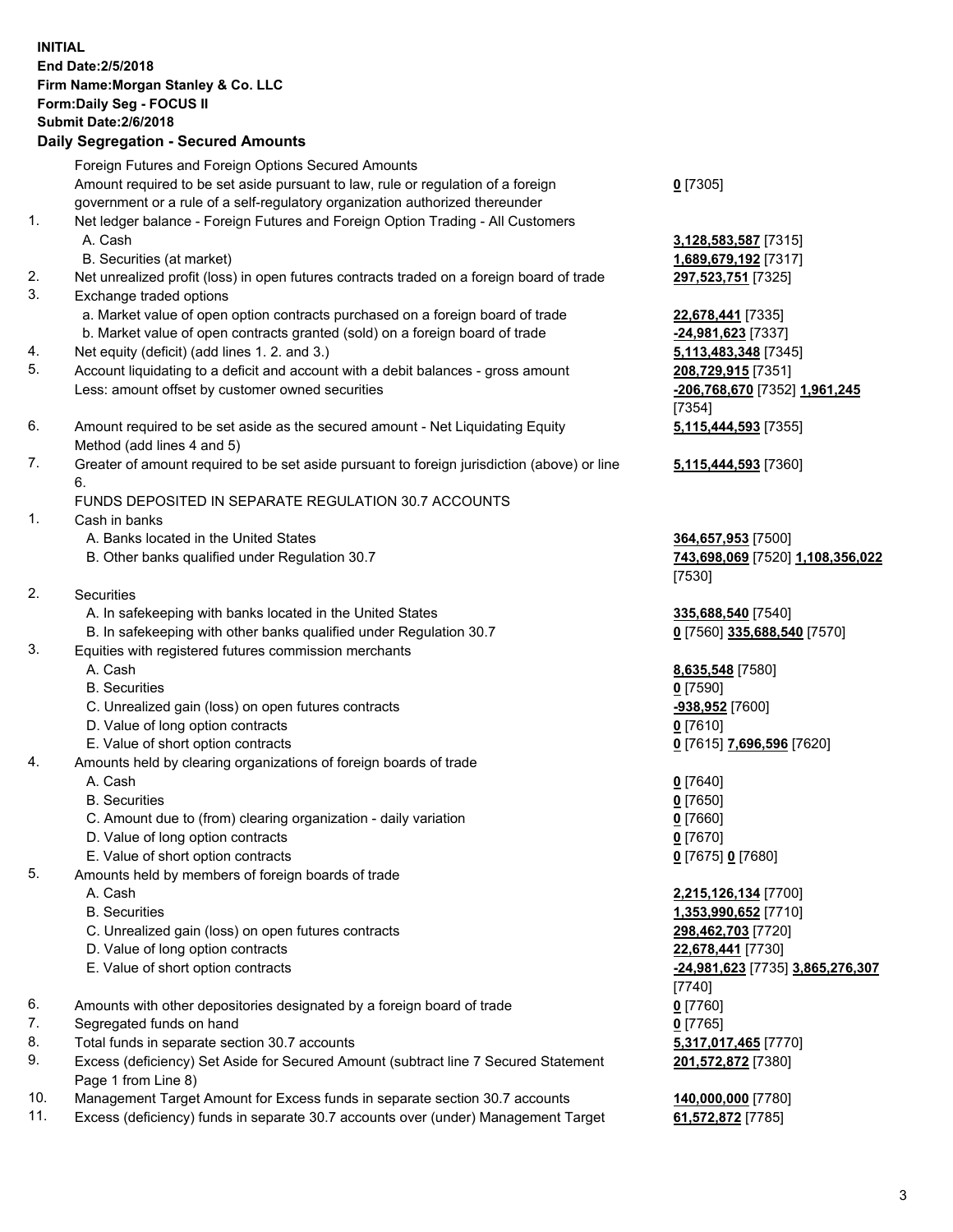**INITIAL End Date:2/5/2018 Firm Name:Morgan Stanley & Co. LLC Form:Daily Seg - FOCUS II Submit Date:2/6/2018 Daily Segregation - Segregation Statement** SEGREGATION REQUIREMENTS(Section 4d(2) of the CEAct) 1. Net ledger balance A. Cash **9,525,378,000** [7010] B. Securities (at market) **5,279,535,771** [7020] 2. Net unrealized profit (loss) in open futures contracts traded on a contract market **-1,376,385,985** [7030] 3. Exchange traded options A. Add market value of open option contracts purchased on a contract market **499,043,741** [7032] B. Deduct market value of open option contracts granted (sold) on a contract market **-677,157,528** [7033] 4. Net equity (deficit) (add lines 1, 2 and 3) **13,250,413,999** [7040] 5. Accounts liquidating to a deficit and accounts with debit balances - gross amount **2,127,659,310** [7045] Less: amount offset by customer securities **-1,529,863,394** [7047] **597,795,916** [7050] 6. Amount required to be segregated (add lines 4 and 5) **13,848,209,915** [7060] FUNDS IN SEGREGATED ACCOUNTS 7. Deposited in segregated funds bank accounts A. Cash **4,728,790,146** [7070] B. Securities representing investments of customers' funds (at market) **0** [7080] C. Securities held for particular customers or option customers in lieu of cash (at market) **930,367,145** [7090] 8. Margins on deposit with derivatives clearing organizations of contract markets A. Cash **5,713,691,348** [7100] B. Securities representing investments of customers' funds (at market) **0** [7110] C. Securities held for particular customers or option customers in lieu of cash (at market) **4,349,168,626** [7120] 9. Net settlement from (to) derivatives clearing organizations of contract markets **-1,210,253,157** [7130] 10. Exchange traded options A. Value of open long option contracts **499,043,741** [7132] B. Value of open short option contracts **-677,157,528** [7133] 11. Net equities with other FCMs A. Net liquidating equity **2,383,873** [7140] B. Securities representing investments of customers' funds (at market) **0** [7160] C. Securities held for particular customers or option customers in lieu of cash (at market) **0** [7170] 12. Segregated funds on hand **0** [7150] 13. Total amount in segregation (add lines 7 through 12) **14,336,034,194** [7180] 14. Excess (deficiency) funds in segregation (subtract line 6 from line 13) **487,824,279** [7190]

- 15. Management Target Amount for Excess funds in segregation **331,000,000** [7194]
- 16. Excess (deficiency) funds in segregation over (under) Management Target Amount Excess

**156,824,279** [7198]